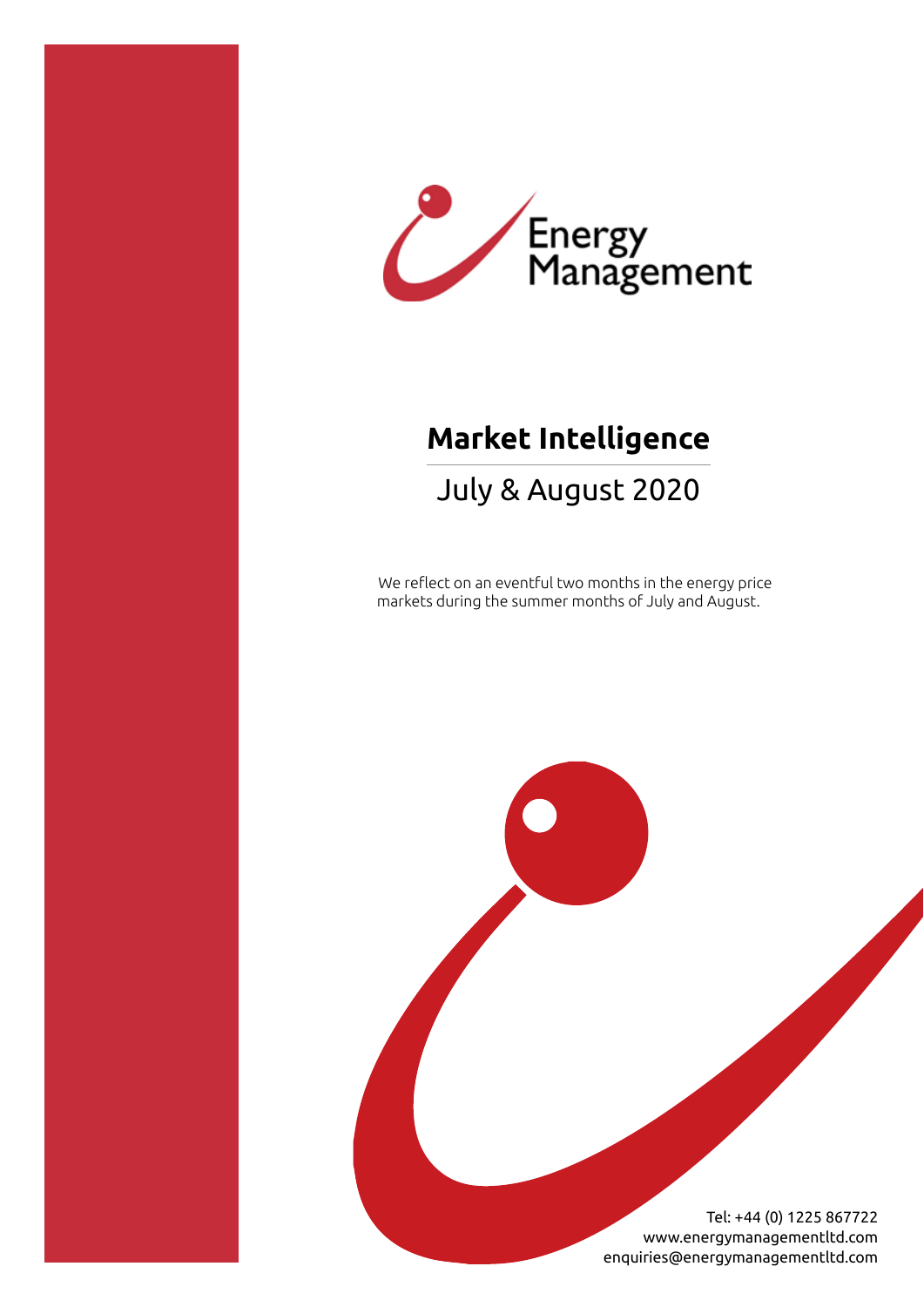

#### **GAS REVIEW**

## Gas News

#### Bulls make a late run

The bears retained their grip over the natural gas markets for most of July with a steady but noticeable drop across the first three weeks of the month. This can generally be attributed to a lack of demand because of lockdown, and limited seasonal injections into storage, after a winter and spring of above average temperatures, that did not eat too deeply into the reserves.

As July ticked into August, the UK found itself struggling to secure LNG deliveries with a noticeable drop in Norwegian flows. LNG storage had to step up to the mark and was used to restore the supply and demand balance. Storage levels dropped from 90% to 70% in less than two weeks through this

challenging period.

Cue the bulls, who have taken control of the market since that time. The biggest increase was seen in short-term pricing with over 55% being added to delivered gas for the remaining summer months. Rising demand has been a key factor in this turn of events as the need for both natural gas in its raw form and for power generation increases with the economy whirring back into action again.

Even in the US, where some key geopolitical States remain under the Covid-19 cosh, there has been an increase in natural gas demand in this period.

#### Historic NBP Gas Graph

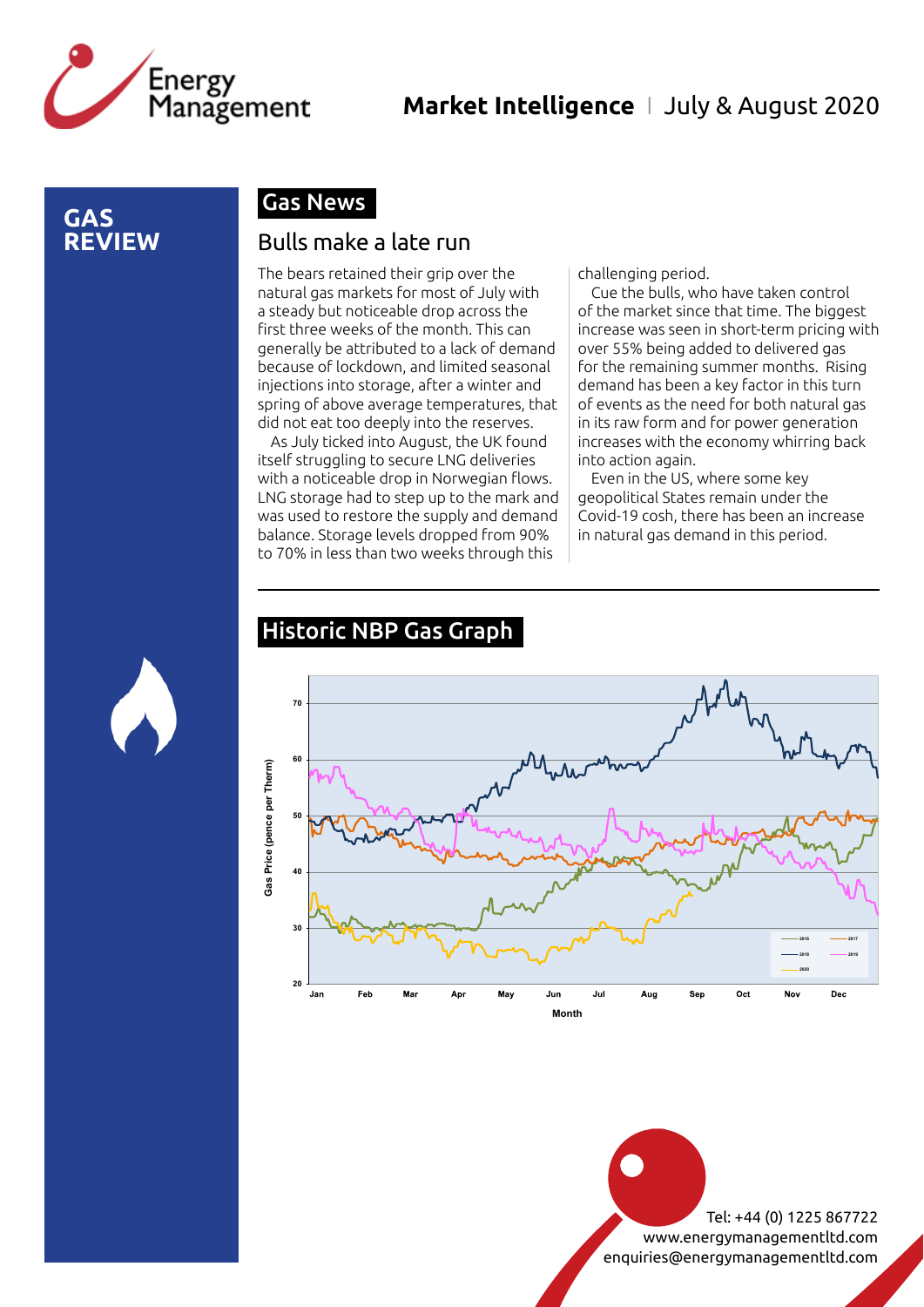

**GAS REVIEW**

## NBP Gas Prices

|                  | <b>Trading date</b> |           |                 |
|------------------|---------------------|-----------|-----------------|
|                  | 01-Jul-20           | 01-Sep-20 | <b>Increase</b> |
| <b>Winter 20</b> | 33.43               | 38.71     | 5.28            |
| <b>Summer 21</b> | 30.80               | 34.21     | 3.41            |
| <b>Winter 21</b> | 41.18               | 44.35     | 3.17            |
| Summer 22        | 35.32               | 36.63     | 1.31            |

## Forward NBP Gas Curve

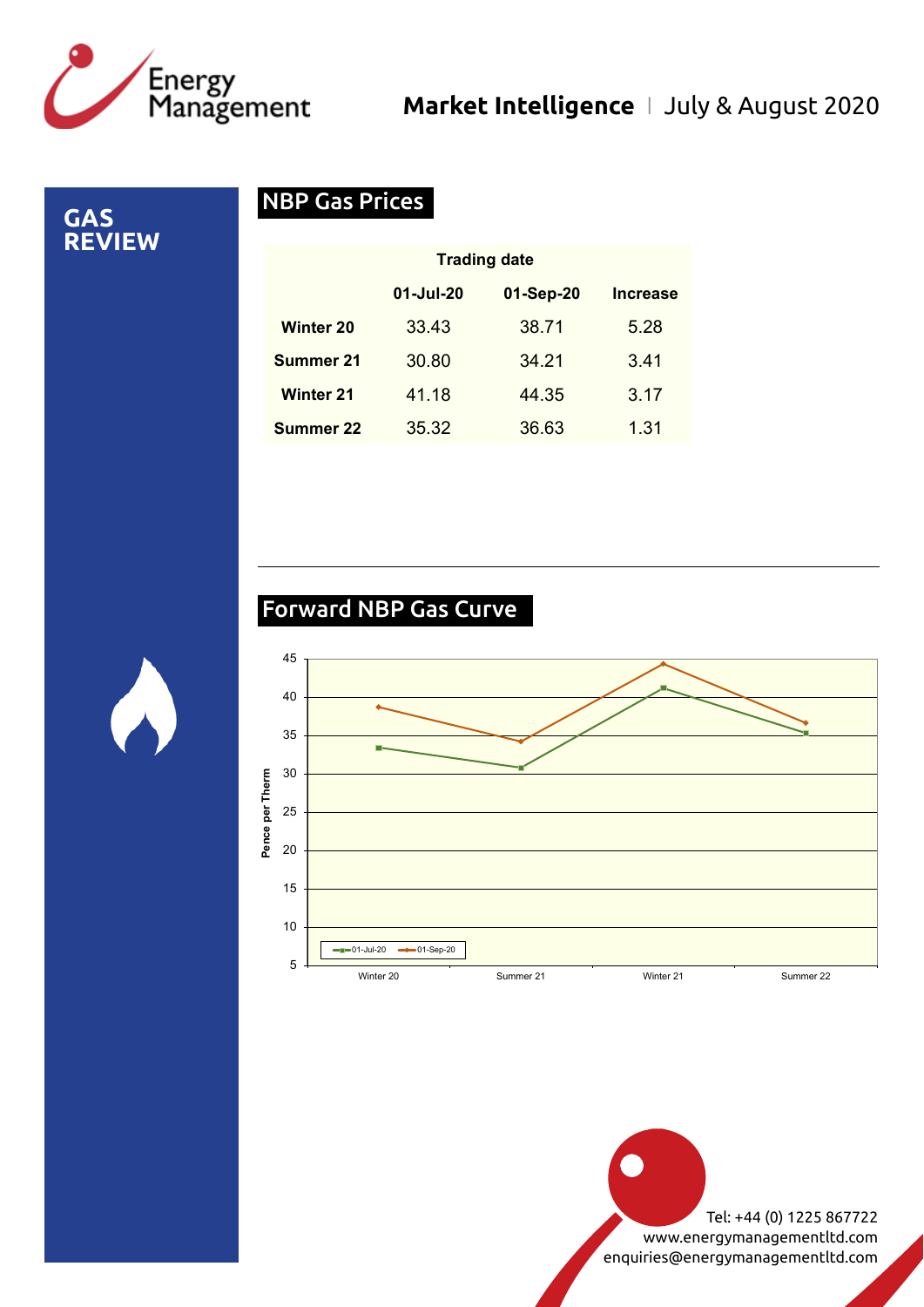

#### **ELECTRICITY REVIEW**

## Electricity News

#### Cooling off period

After a period of one-way traffic throughout the month of June, the bears returned for the first two weeks of July. Almost a third of June's price increases were eaten away until markets levelled during the third week of the month. The bulls subsequently returned for a run, taking wholesale prices back beyond June's peak before once more levelling and taking a short break in mid-August. By the end of the month, though, prices had taken off again.

Short-term drivers have been based predominantly around wind generation, or rather the lack of it, at critical peaks. While generally deemed to be the most reliable of renewable generation sources, wind still does not have ability to be controlled in the same manner as fossil fuel generation in matching grid demand.

News from across the Channel helped to unsettle long-term prices as EDF started looked at how it could manage reactor maintenance in a post-Covid-19 lockdown world. Maintenance scheduling has suffered severe disruption over

the past five months while operations were tailored to ensure plants could operate safely.

Elsewhere in Europe, the German short-term market suffered from similar issues as the UK with a heavy exposure to winter generation causing volatility.

A lack of demand for power has been another factor to consider with seasonal cooling well below the norms while many businesses are still not 100 per cent operational. Covid-19 it not far from anyone's minds, and despite the return to some normality over the last week, which may have contributed to the recent price rally, we are still a long way from what any analysts would have predicted for global electricity demand just 12 months ago.

Fossil fuel costs have also played their part in the short-term market, where a downturn in both LNG deliveries and pipeline imports have caused concerns over the ability of supply to meet demand. September baseload rose by over 15% in reaction to increasing corresponding gas costs.

#### Undelivered Wholesale Electricity Rates

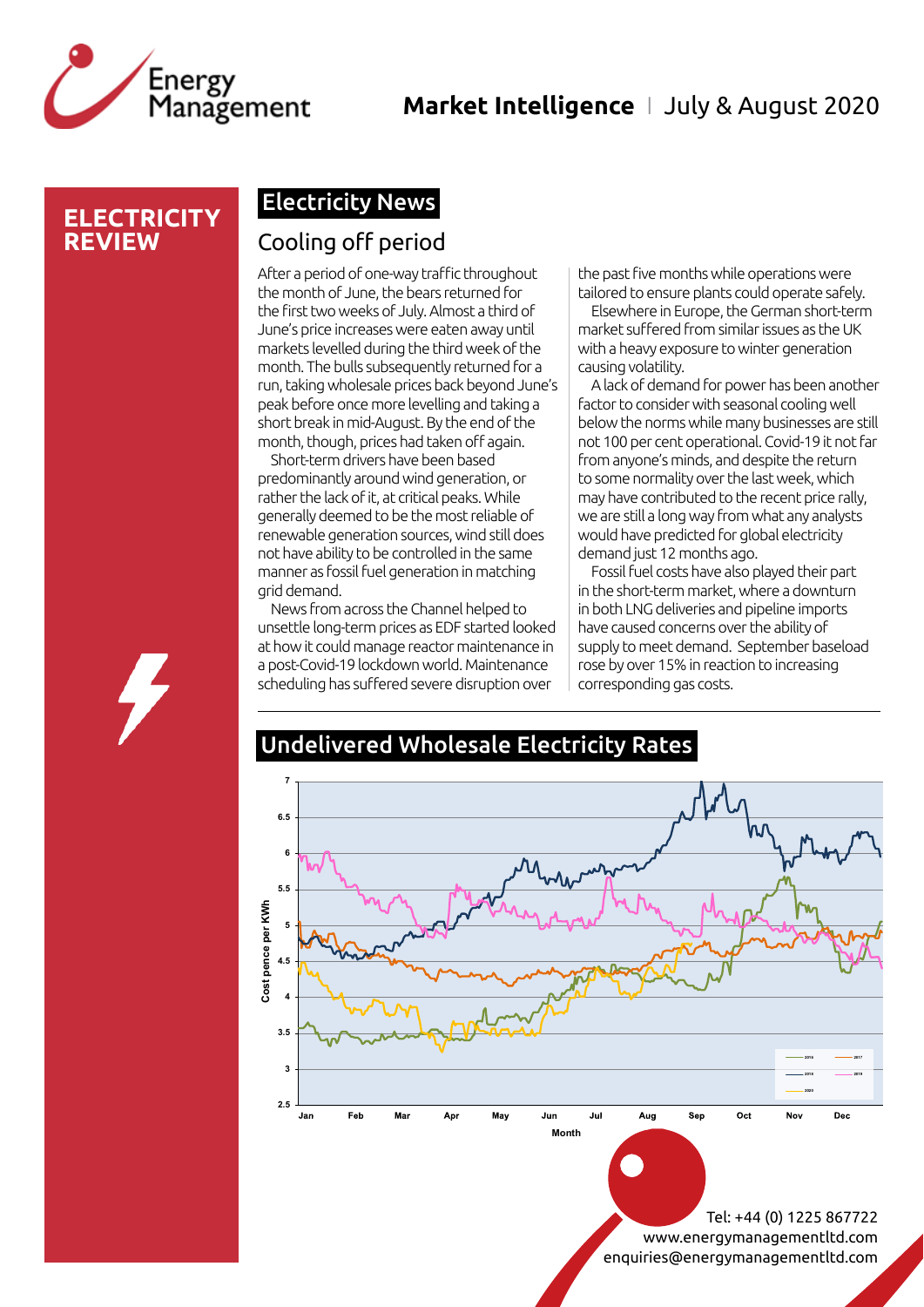

#### OTC Power Price Assessments £/MWh **ELECTRICITY REVIEW** 01-Jul-20 01-Sep-20 Increase Winter 20 46.30 50.75 4.45 **Summer 21** 41.00 44.20 3.20 Winter 21 49.25 51.90 2.65 **Summer 22** 44.00 45.00 1.00 Trading date

## OTC Electricity Forward Price Curve